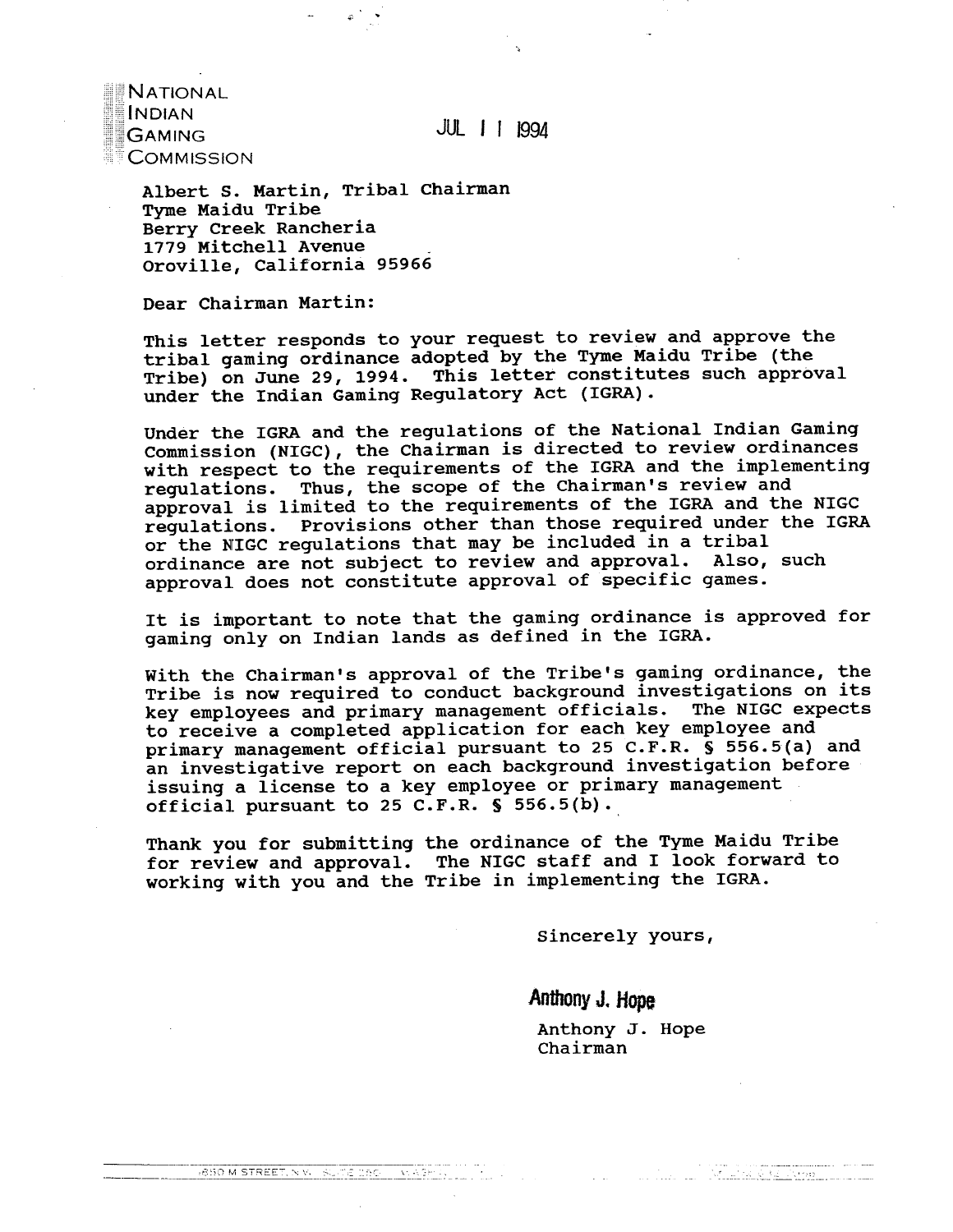**ORDINANCE NO.** 94-01

ORDINANCE OF THE GENERAL COUNCIL OF THE TYME MAIDU TRIBE OF THE BERRY CREEK RANCHERIA ADOPTING GAMING ORDINACE FOR THE RANCHERIA

### **Findinss** .

1. The Tyme Maidu Tribe of the Berry Creek Rancheria ("Tribe") is a federally recognized Indian Tribe, exercising jurisdiction over all lands owned by the Tribe or the United States for the benefit of the Tribe.

2. The General Council of the Berry Creek Rancheria is the<br>eria's governing body. (Art. III, § 1, Articles of Rancheria's governing body. (Art. III, § 1, Articles Association, Berry Creek Rancheria.)

3. Through the adoption of ordinances, the General Council has the authority to administer all Berry Creek assets and economic affairs. (Art. V, § 1 (f).)  $(Rrt. V, S 1 (f)).$ 

4. Gaming as authorized by the Indian Gaming Regulatory Act will provide funds for essential governmental services and jobs for tribal members. It may also produce capital which the Tribe can use to further develop its reservation based economy.

5. In order to permit gaming subject to the necessary controls and promote the health, safety and welfare of its members, the General Council adopts this ordinance.

NOW, THEREFORE, the General Council of the Berry Creek Rancheria hereby ordains as follows:

Section 1. Purpose.

The purpose of this Ordinance is to regulate all Class 2 and 3 gaming activity that occurs within the boundaries of the Berry Creek Rancheria.

Section 2. Definitions.

a. "General Council" means the governing body of the Berry Creek Rancheria as established by Article I1 of the Articles of Association of the Berry Creek Rancheria, adopted on February 5, 1977, as amended.

b. "Gaming" means Class 2 Gaming and Class 3 Gaming (but only if Class 3 Gaming is authorized by a compact between the Tribe and the State of California).

c. "Class 1 Gaming" means social games solely for prizes of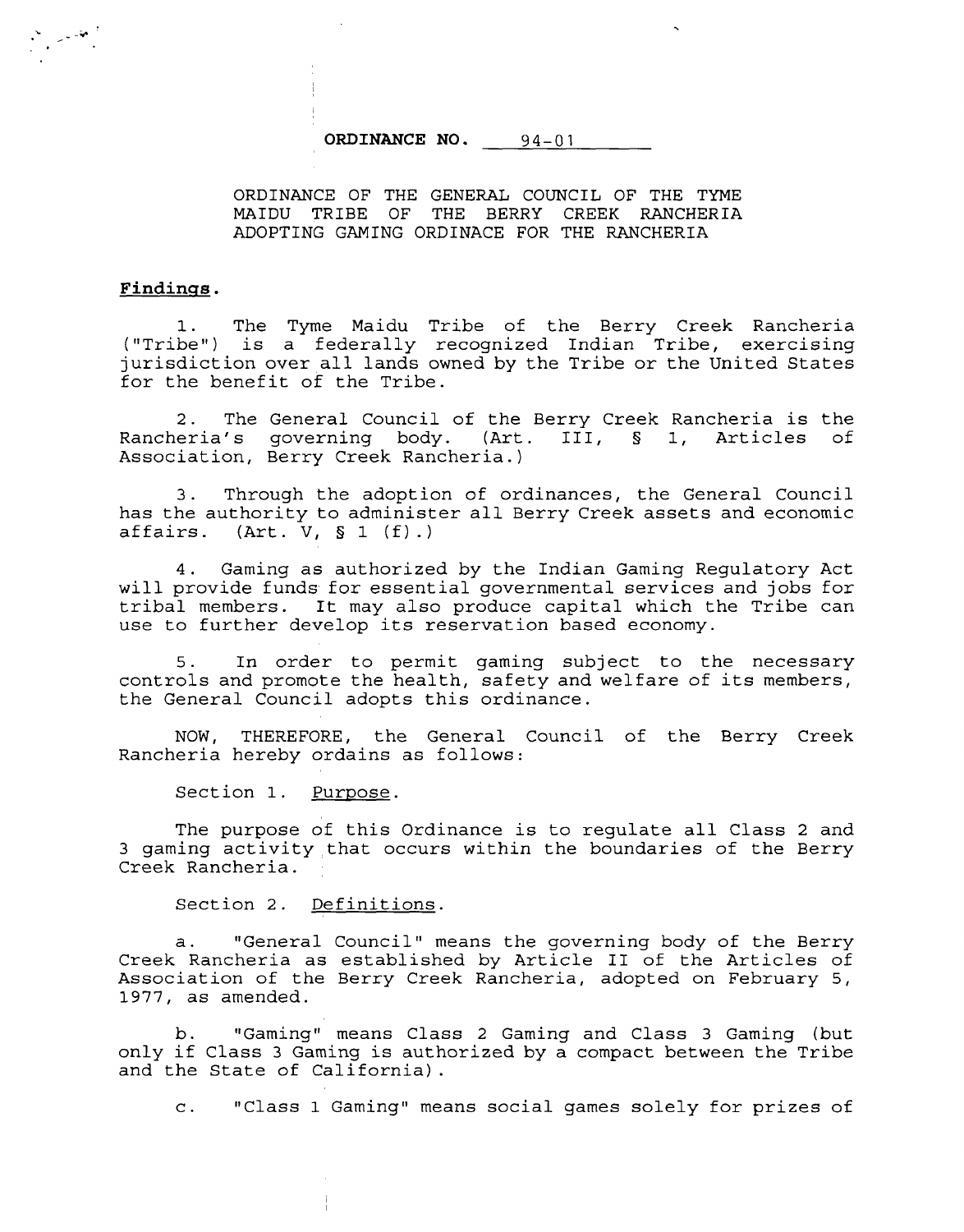minimal value or traditional forms of Indian gaming as part of Tribal ceremonies or celebrations.

d. "Class 2 Gaming" means:

 $\sim$   $\sim$   $\sim$   $\sim$ 

(1) The games of chance known as bingo or lotto whether or not electronic, computer, or other technological aids are used in connection therewith, which are played for prizes, including monetary prizes, with cards bearing numbers or other designations, when objects, similarly numbered or designated, are drawn or electronically determined and the game is won by the first person covering a previously designated arrangement of numbers or designations on such cards;

(2) If played in the same location as bingo, pull-tabs, punch board, tip jars, instant bingo, and other games similar to bingo;

(3) Non-banking card games that are:

i. Explicitly authorized by the laws of the State; or

ii. Not explicitly prohibited by the laws of the State and played at any location in the State, but only if such card games are played in conformity with laws and regulations of the State regarding hours or periods of operation of such card games or limitations on wagers or pot sizes in such card<br>games;

(4) Class 2 gaming does not include baccarat, blackjack, or electronic or electromechanical facsimiles of any game of chance or slot machines of any kind.

e. "Class 3 Gaming" means all forms of gaming that are not Class 1 gaming or Class 2 gaming.

f. "Gaming facility" means a facility owned by the Tribe for the purpose of conducting gaming, and any other such facility operated or licensed by the Tribe and located on the Berry Creek Rancheria.

g. "Key Employee" means :

**(1)** A person who performs one or more of the following functions: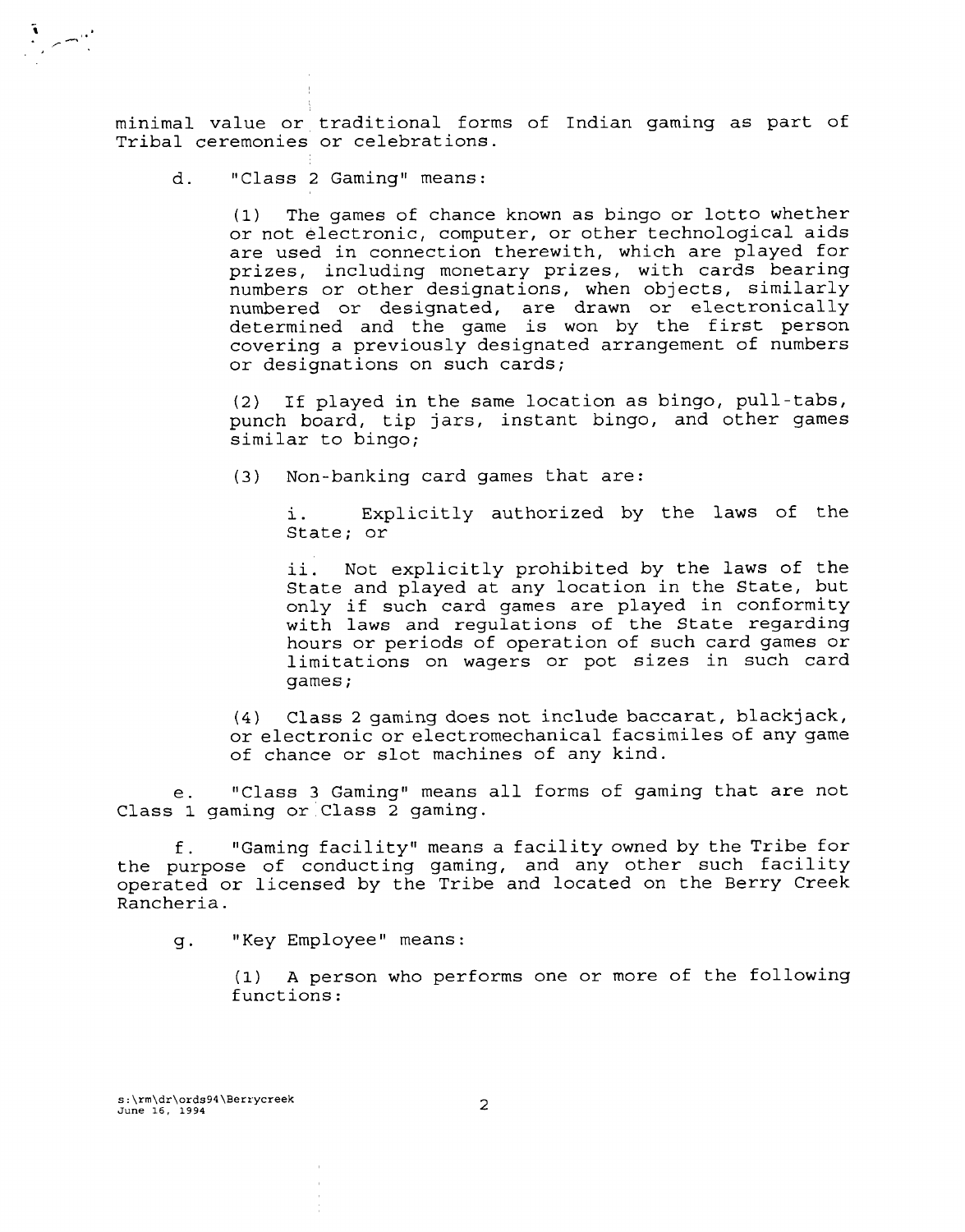- $(a)$ Bingo Caller;
- Money Room Supervisor;  $(b)$
- Security Supervisor;  $(c)$
- Floor Supervisor/Manager;  $(d)$
- Custodian of Gaming Supplies or Cash;  $(e)$
- $(f)$ Card Table Supervisor/Manager;
- Pit Boss;  $(q)$
- Dealer;  $(h)$

 $\pm$ 

- $(i)$ Croupier;
- $(i)$ Approver of Credit; or
- (k) Custodian of gambling devices including persons with access to cash and accounting records within devices;

(2) If not otherwise included, the four most highly compensated persons in the gaming operation; or

(3) If not otherwise included, any other person employed in the gaming facility whose total compensation is in excess of \$50,000 per year;

h. "Primary Management Official" means:

(1) The person having management responsibility for a management contract; and

- (2) Any person who has authority:
	- (a) To hire and fire employees;<br>(b) To set up working policy
	- To set up working policy for the gaming operation.

Section 3. Consistency.

All provisions of this Ordinance shall be interpreted, whenever possible, to be consistent with the Indian Gaming Regulatory Act. ("IGRA"; 25 U.S.C. 52701-2721.)

Section 4. Objective.

The objective of gaming activities on the Berry Creek Rancheria is to create employment and to generate income that promotes self-sufficiency, self-determination and the general well being of the membership of the Berry Creek Rancheria.

Section 5. Permissible use of net revenues.

a. To provide per capita payments to Berry Creek Rancheria members ;

b. To fund Rancheria government operations or programs;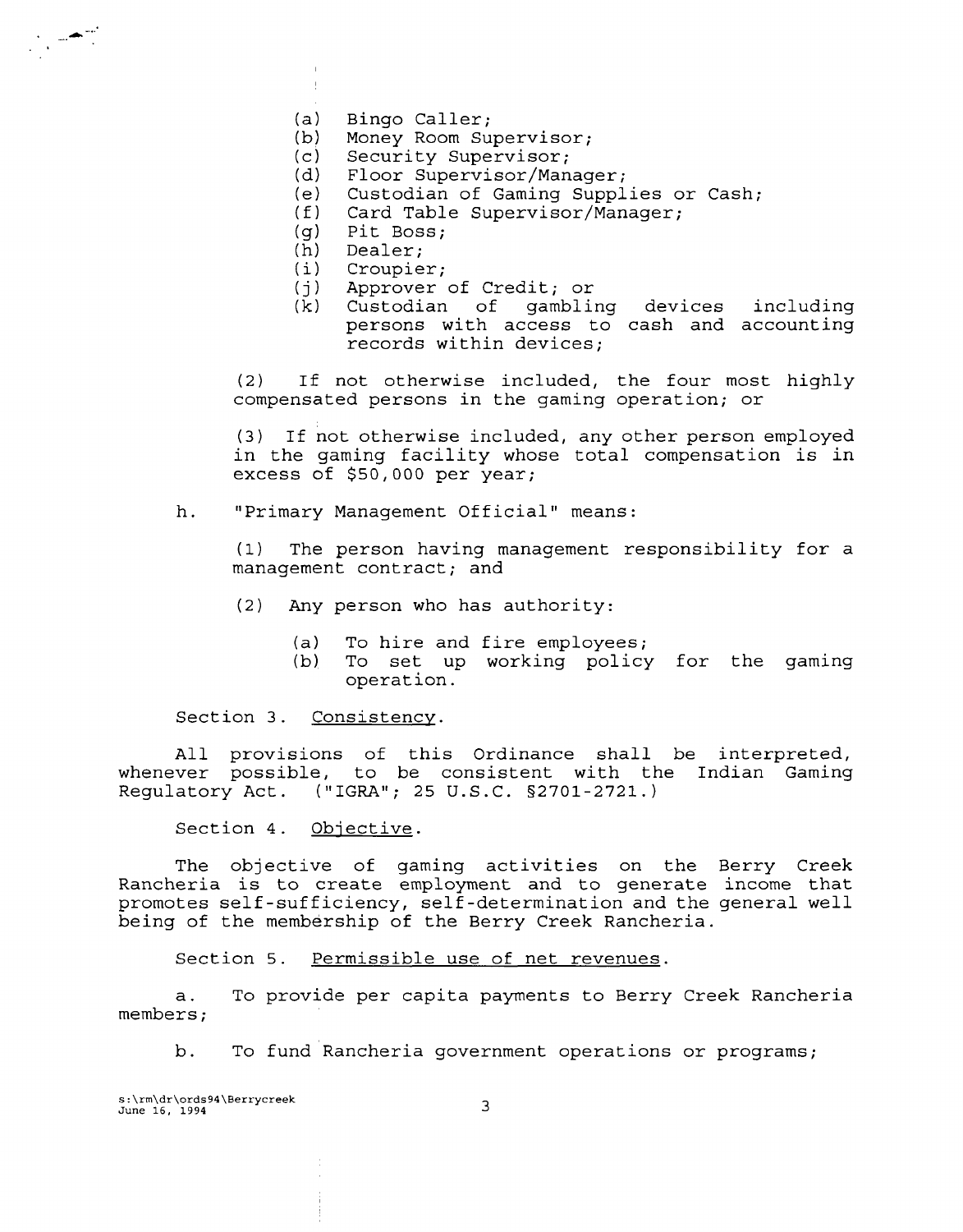c. To provide for the general welfare of the Berry Creek Rancheria and its members;

d. To promote Berry Creek Rancheria economic development;

e. To donate to charitable organizations.

Section 6. Per Capita Payments.

a. The General Council shall prepare a financial plan to allocate revenues to uses authorized under Section 5. The General Council may form an advisory committee consisting of General Council members and voting members of the Rancheria to make recommendations regarding the financial plan.

The financial plan to allocate revenue must be approved by the Berry Creek Rancheria membership at a meeting at which a majority of Berry Creek Rancheria voting members in attendance accept or reject the financial plan for the uses of the net revenues from the gaming activities.

The financial plan is subject to approval by the Secretary of the Interior.

b. All per capita payments made to Berry Creek Rancheria members are subject to federal taxation. The members will be notified of such tax liability when payments are made.

Section 7. Proprietary interest.

The Berry Creek Rancheria shall have the sole proprietary interest and responsibility for the conduct of all gaming activities.

It shall be unlawful for any person, organization or other legal entity, other than the tribe itself, to conduct gaming activities on the Rancheria.

Section 8. Audits.

The General Council shall contract with a qualified Certified Public Accountant ("CPA") or firm of CPAs to conduct annual independent audits of all Class 2 or 3 gaming conducted on tribal lands. It will furnish a copy of the audit to the Commission and also to any Berry Creek Rancheria member who requests a copy.

All contracts for services, supplies or concessions to gaming facilities for a contract amount in excess of \$25,000 annually (except contracts for professional legal or accounting services), shall be subject annually to independent audit by a CPA or firm of CPAs engaged by the General Council.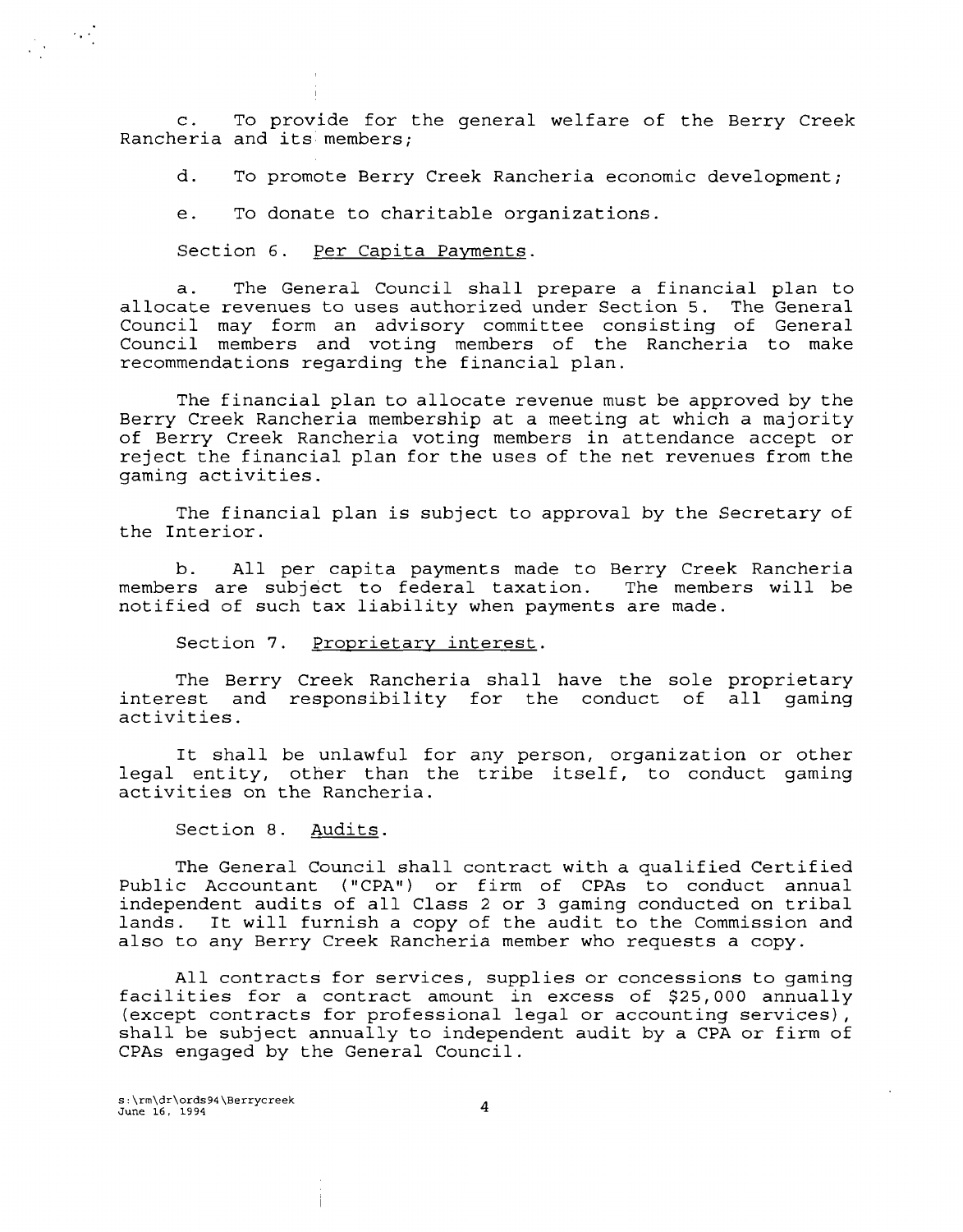Section 9. Construction and maintenance of gaming facility.

The construction, maintenance and operation of the gaming facility will be conducted in a manner which adequately protects the environment, public health and safety.

Section 10. Licenses for Key Employees and Primary Management Officials.

a. Licensing requirement. The Tribe shall cause to be licensed all key employees and primary management officials working in a gaming facility. No person shall hold a position as a key employee or management official for more than ninety (90) days without having been issued a license under this Section.

Application forms. b.

 $\label{eq:2} \frac{1}{\sqrt{2}}\int_{\mathbb{R}^3} \frac{1}{2\pi}\int_{\mathbb{R}^3} \frac{1}{\sqrt{2\pi}}\,d\mu$ 

(1) All key employees and management officials employed by the gaming facility on the effective date of this Ordinance or seeking employment with or hired to work in the gaming facility after the effective date of this Ordinance must complete an application for a license within thirty (30) days of the effective date of this Ordinance or the date they submit an application for employment, whichever is later.

(a) The General Council may establish a standard application form which will elicit all of the information required by subsection c (1).

(b) The General Council may establish a fee for the cost of processing an application for employment and/or a license which may include the cost of processing fingerprints (including the Commission's charges for processing fingerprints) and conducting a background investigation.

(2) The following notice shall be placed on the application form for a key employee or a primary management official before that form is filled out by an applicant:

In compliance with the Privacy Act of<br>1974, the following information is 1974, the following information is Solicitation of the information on this form is authorized by 25 U.S.C. S2701 et seq. The purpose of the requested information is to determine the eligibility of individuals to be employed in a gaming operation. The information will be used by Commission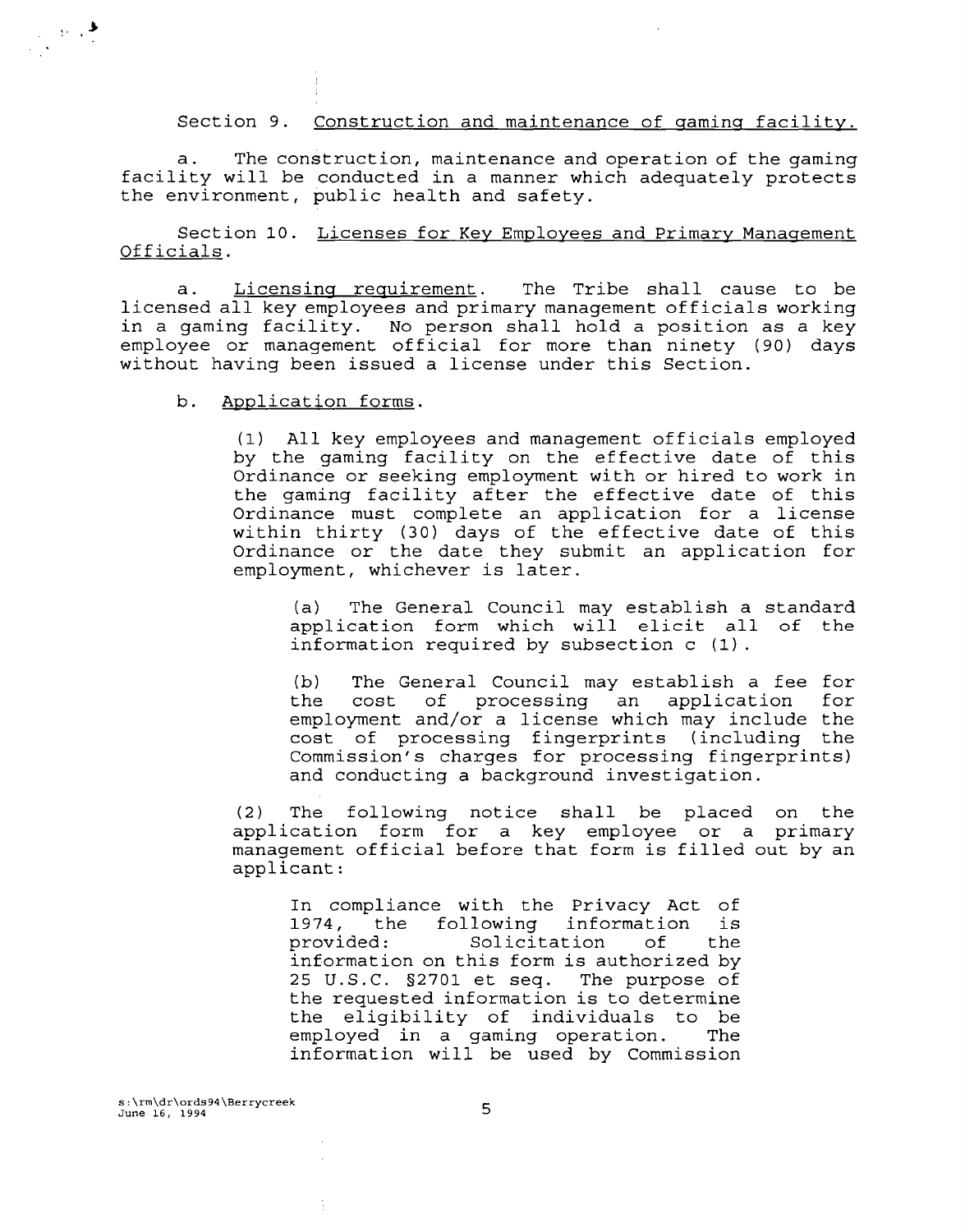members and staff who have need for the information in the performance of their official duties. The information may be disclosed to appropriate Federal, Tribal, State, local, or foreign law enforcement and regulatory agencies when relevant to<br>civil, criminal or regulatory requlatory investigations or prosecutions or when pursuant to a requirement by a Tribe or the Commission in connection with the hiring or firing of an employee, the issuance or revocation of a gaming license, or investigations of activities while associated with a Tribe or a gaming<br>operation. Failure to consent to the Failure to consent to the disclosures indicated in this notice will result in a Tribe's being unable to hire you in a primary management official or key employee position.

The disclosure of your Social Security Number (SSN) is voluntary. However, failure to supply a SSN may result in errors in processing your application.

Existing key employees and primary management officials shall be notified in writing that they shall either:

(a) Complete a new application form that contains a Privacy Act notice; or

**(b)** Sign a statement that contains the Privacy Act notice and consent to the routine uses described in that notice.

(4) The following notice shall be placed on the application form for a key employee or a primary official before that form is filled out by an applicant.

A false statement on any part of your application may be grounds for not hiring you, or for firing you after you begin work. Also, you may be punished by fine or imprisonment. (U.S. Code, Title **18,**  Section **1001.** )

(5) The Tribe shall notify in writing existing key employees and primary management officials that they shall either: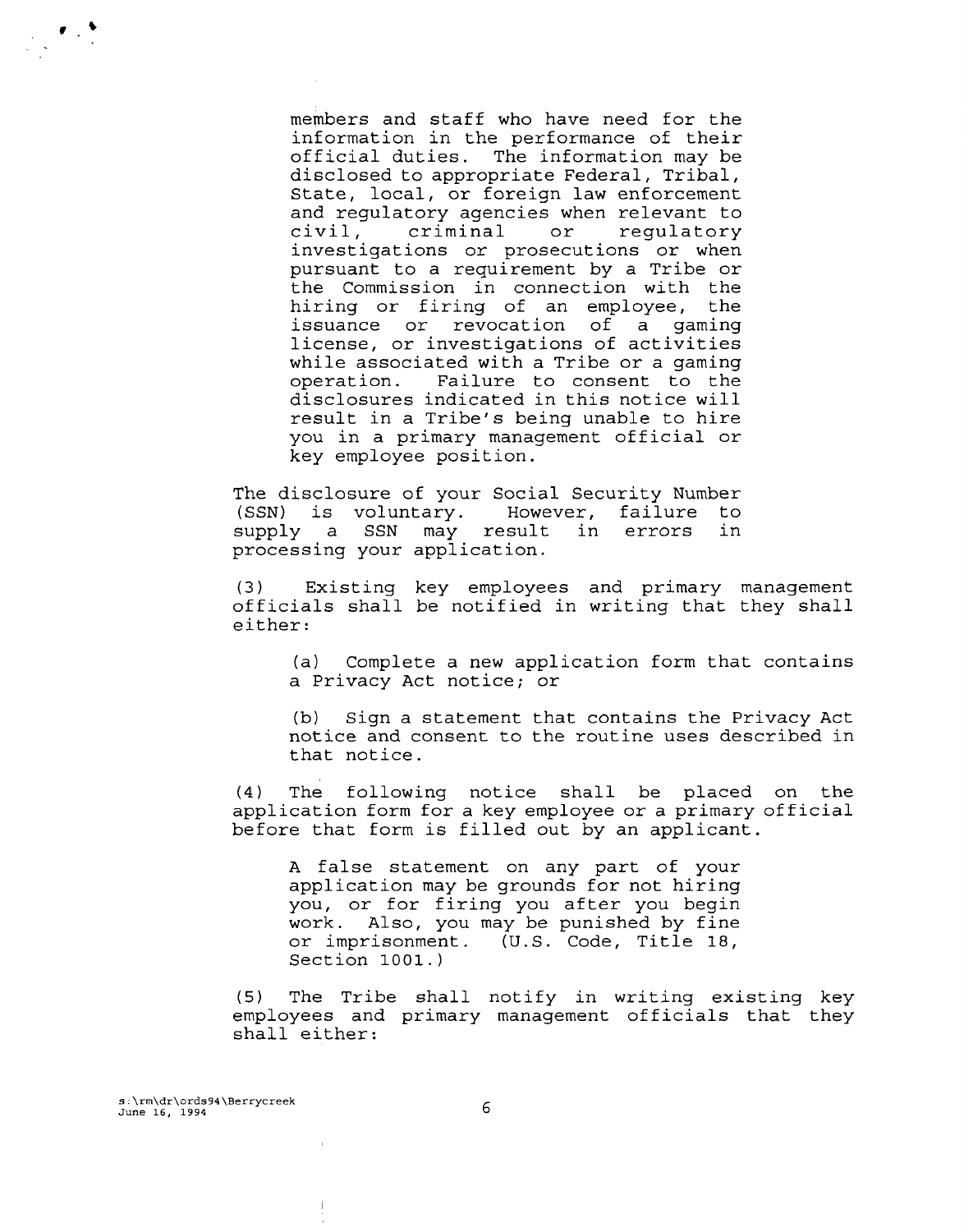(a) Complete a new application form that contains a notice regarding false statements; or

(b) Sign a statement that contains the notice regarding false statements.

#### Backqround Investiqations.  $\mathbf{c}$ .

 $\label{eq:2} \begin{array}{c} \mathcal{L}_{\text{max}}(\mathbf{X}) = \mathcal{L}_{\text{max}}(\mathbf{X}) \\ \mathcal{L}_{\text{max}}(\mathbf{X}) = \mathcal{L}_{\text{max}}(\mathbf{X}) \end{array}$ 

(1) The Tribe shall request from each primary management official and from each key employee all of the following information:

- a. Full name, other names used (oral or written) , social security number (s) , birth date, place of birth, citizenship, gender, all languages (spoken or written) ;
- b. Currently and for the previous five (5) years: business and employment positions held, ownership interests in those businesses, business and residence addresses, and drivers license numbers;
- c. The names and current addresses of at least three references, including one reference who was acquainted with the applicant during each period of residence listed under paragraph (1) **(b)** of this Section;
- d. Current business and residence telephone numbers;
- e. A description of any existing and previous business relationships with Indian Tribes, including ownership interests in those businesses;
- f. A description of any existing and previous business relationships with the gaming industry generally, including ownership interests in those businesses;
- g. The name and address of any licensing or regulatory agency with which the person has filed an application for a license or permit related to gaming, whether or not such license or permit was granted;
- h. For each felony for which there is an ongoing prosecution or a conviction, the charge, the name and address of the court involved, the date and disposition, if any;
- i. For each misdemeanor conviction or ongoing misdemeanor prosecution (excluding minor traffic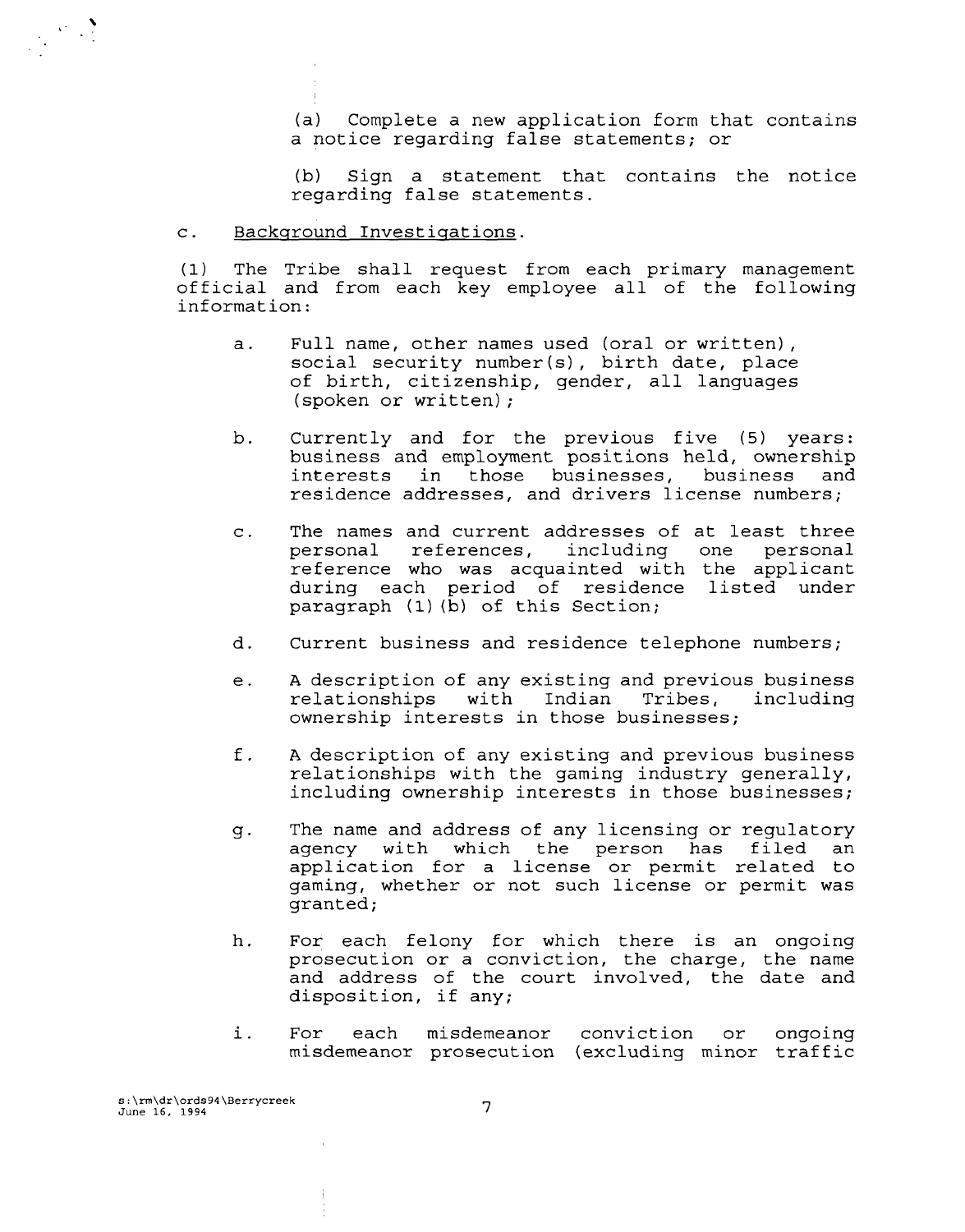violations), within 10 years of the date of the application, the name and address of the court involved and the date and disposition;

- j. For each criminal charge (excluding minor traffic charges), whether or not there is a conviction, if such criminal charge is within **10** years of the date of the application and is not otherwise listed pursuant to paragraph **(1)** (h) or (1) (i) of this section, the criminal charge, the name and address of the court involved and the date and disposition.
- k. The name and address of any licensing or regulatory person has filed an application for an occupational license or permit, whether or not such license or permit was granted;
- 1. A current photograph;
- m. Any other information the Tribe deems relevant; and
- n. Fingerprints consistent with procedures adopted by the Tribe according to 25 C.F.R. §522.2(h).

(2) The Tribe shall conduct an investigation sufficient to make a determination under subsection d below. In conducting a background investigation, the Tribe or its agent shall promise to keep confidential the identity of each person interviewed in the course of the investigation.

(3) In conducting its investigation, the Tribe shall take the following steps to process fingerprint cards of applicants for employment in a gaming facility and for a license as a key employee or management official.

- a. The Tribal Chairperson shall execute the Memorandum<br>of Understanding ("MOU") furnished by the Understanding ("MOU") Commission governing the treatment of fingerprints.
- b. The Tribe shall notify the Commission that the Butte County Sheriff's Department ("Department") will be taking the fingerprints for the Tribe and shall notify the Commission of the currently designated contact person at the Department. In addition, the Tribe should indicate the number of cards which the Commission should send to the Tribe, making allowances for lost or damaged cards.
- c. The Tribe shall provide the Commission with current and periodically updated lists of individuals whose fingerprint cards the Commission will be receiving

**s:\rm\dr\ords94\Berrycreek June 16, 1994** 

 $\mathscr{L}^{\mathcal{N}}$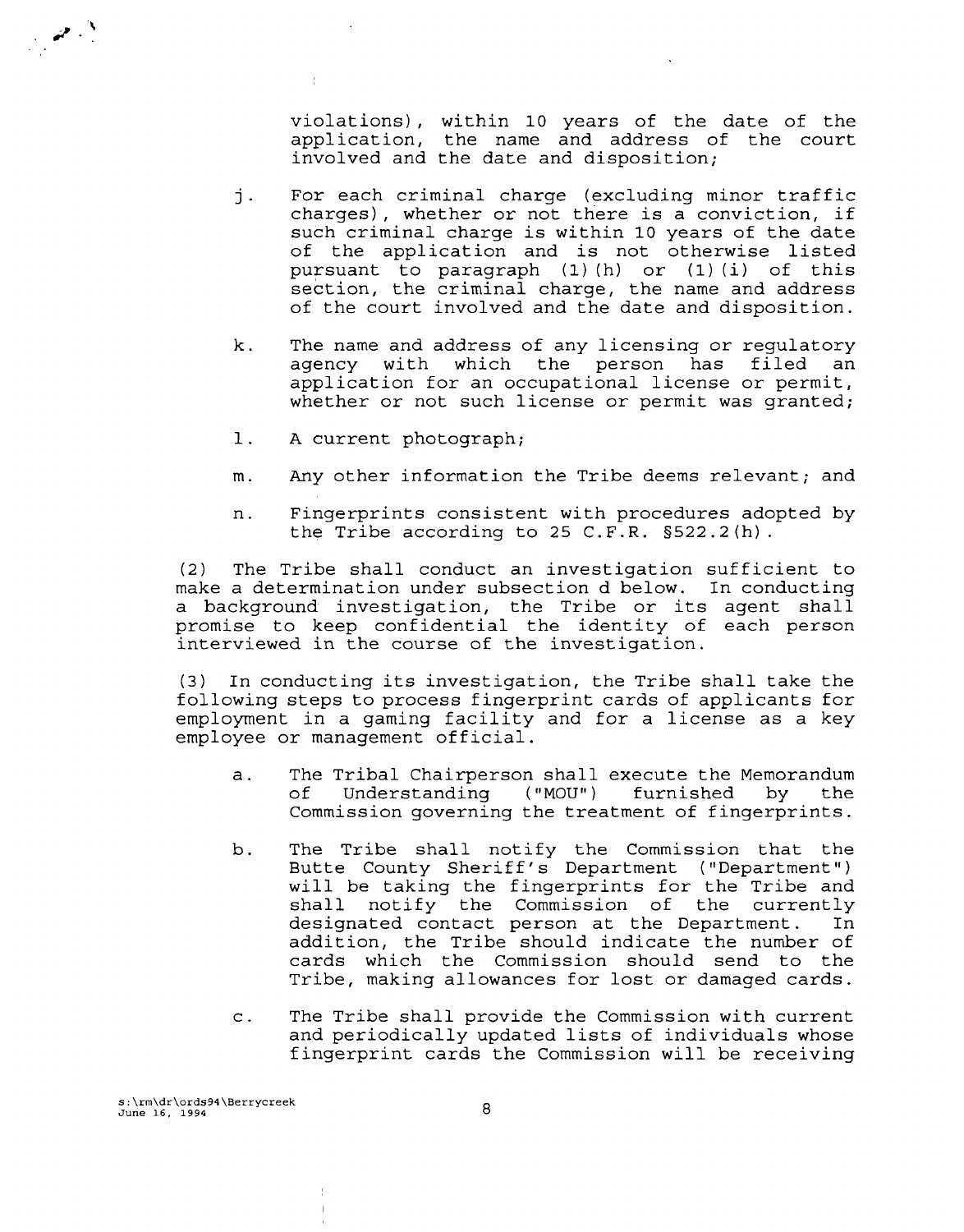from the Department and shall pay the Commission's established fees for processing the cards. The lists should also contain the Social Security Number and the date of birth of each listed individual and the name of the law enforcement agency/office taking the fingerprints.

- $d_{\perp}$ Once fingerprints have been taken, the agency taking the prints should forward the completed cards directly to the Commission. The Commission will process only those cards received directly from a law enforcement agency.
- e. Upon receipt of the FBI report forwarded by the Commission, the Tribe will complete the background investigation.
- Eliqibility Determination. d.

The Tribe shall review a persons's prior activities, criminal record, if any, reputation, habits and associations to make a finding concerning the eligibility of a key employee or primary management official for employment in a gaming facility. If the management official for employment of the person poses a threat to the public interest or to the effective regulation of gaming, or creates or enhances dangers of unsuitable, unfair, or illegal practices and methods and activities in the conduct of gaming, a tribal gaming facility shall not employ that person in **a** key employee or primary management official position, or issue a license to that employee.

e. Report to the Commission.

(1) Within sixty (60) days after an employee begins work for the gaming facility or within sixty (60) days of the effective date of this Ordinance, whichever is later, the Tribe shall prepare and forward to the Commission an investigative report on each background investigation. An investigative report shall include all of the following:

- (a) Steps taken in conducting a background investigation;
- **(b)** Results obtained;
- (c) Conclusions reached; and
- (d) The bases for those conclusions.

(2) The Tribe shall submit, with the report, a copy of the eligibility determination made under subsection d of this section.

**s:\rm\dr\ords94\Berrycreek June 16, 1994** 

 $\mathbb{R}^n$ 

 $\ddots$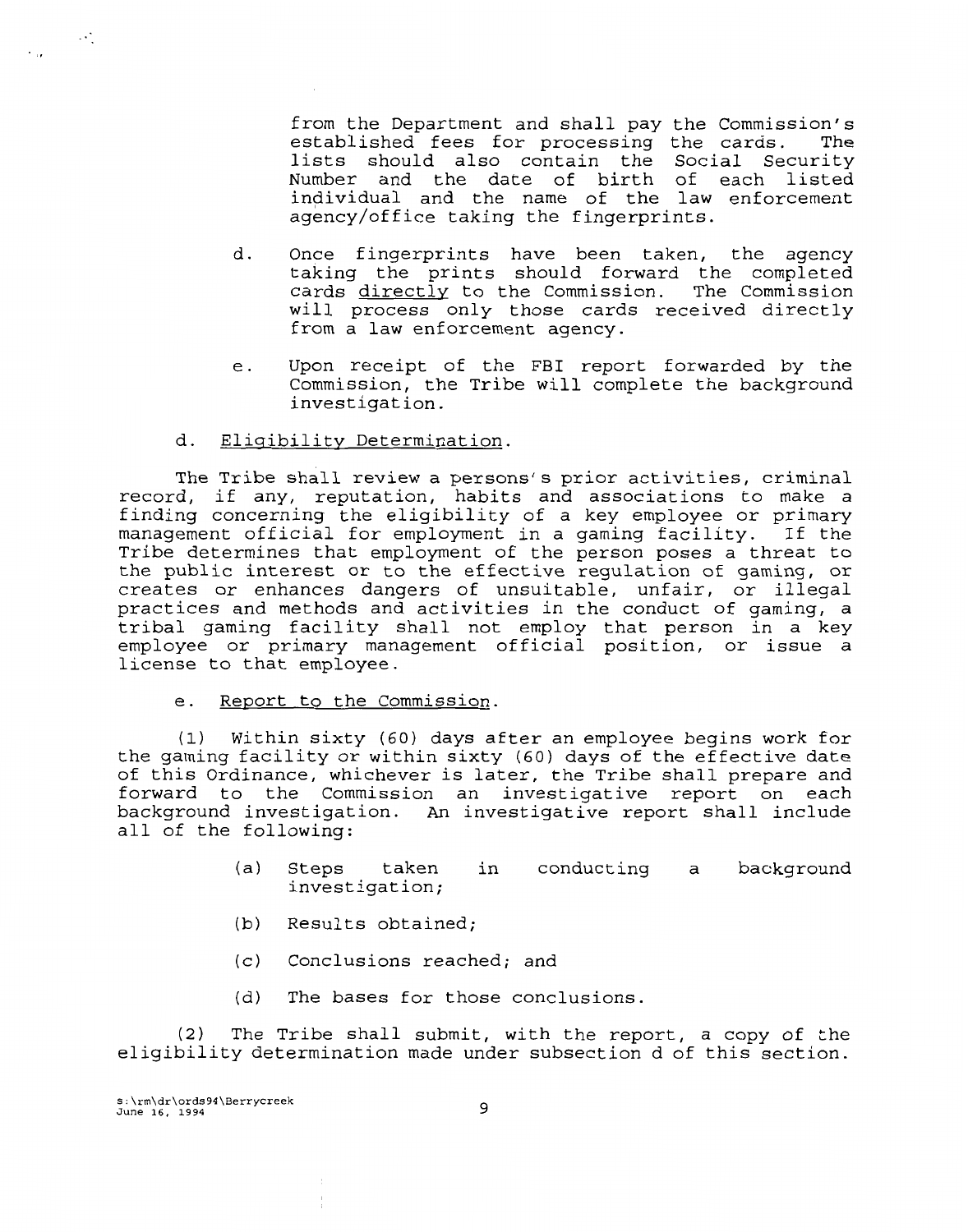- **(3)** If a license is not issued to an applicant, the Tribe:
	- (a) Shall notify the Commission; and
	- (b) May forward copies of its eligibility determination and investigative report (if any) to the Commission for inclusion in the Indian Gaming Individuals Records System.

(4) With respect to key employees and primary management officials, the Tribe shall retain applications for employment and reports (if any) of background investigations for inspection by the Chairman of the Commission or his or her designee for no less than three (3) years from the date of termination of employment.

#### f. Grantinq a Gaminq License.

**(1)** If, within a thirty (30) day period after the Commission receives a report, the Commission notifies the Tribe that it has no objection to issuance of a license pursuant to a license application filed by a key employee or a primary management official for whom the Tribe has provided an application and investigative report to the Commission, the Tribe may issue a license to such applicant.

(2) The Tribe shall respond to a request for additional information from the Chairman of the Commission concerning a key employee or a primary management official who is the subject of a report. Such a request shall suspend the 30-day period under paragraph f (1) of this section until the Chairman of the Commission receives the additional information.

(3) If, within the (30) day period described above, the Commission provides the Tribe with a statement itemizing objections to the issuance of a license to a key employee or to a primary management official for whom the Tribe has provided an application and investigative report to the Commission, the Tribe shall reconsider the application, taking into account the objections itemized by the Commission. The Tribe shall make the final decision whether to issue a license to such applicant.

# g. License Suspension.

(1) If, after the issuance of a gaming license, the Tribe receives from the Commission reliable information indicating that a key employee or a primary management official is not eligible for employment under subsection d above, the Tribe shall suspend such license and shall notify in writing the licensee of the suspension and the proposed revocation.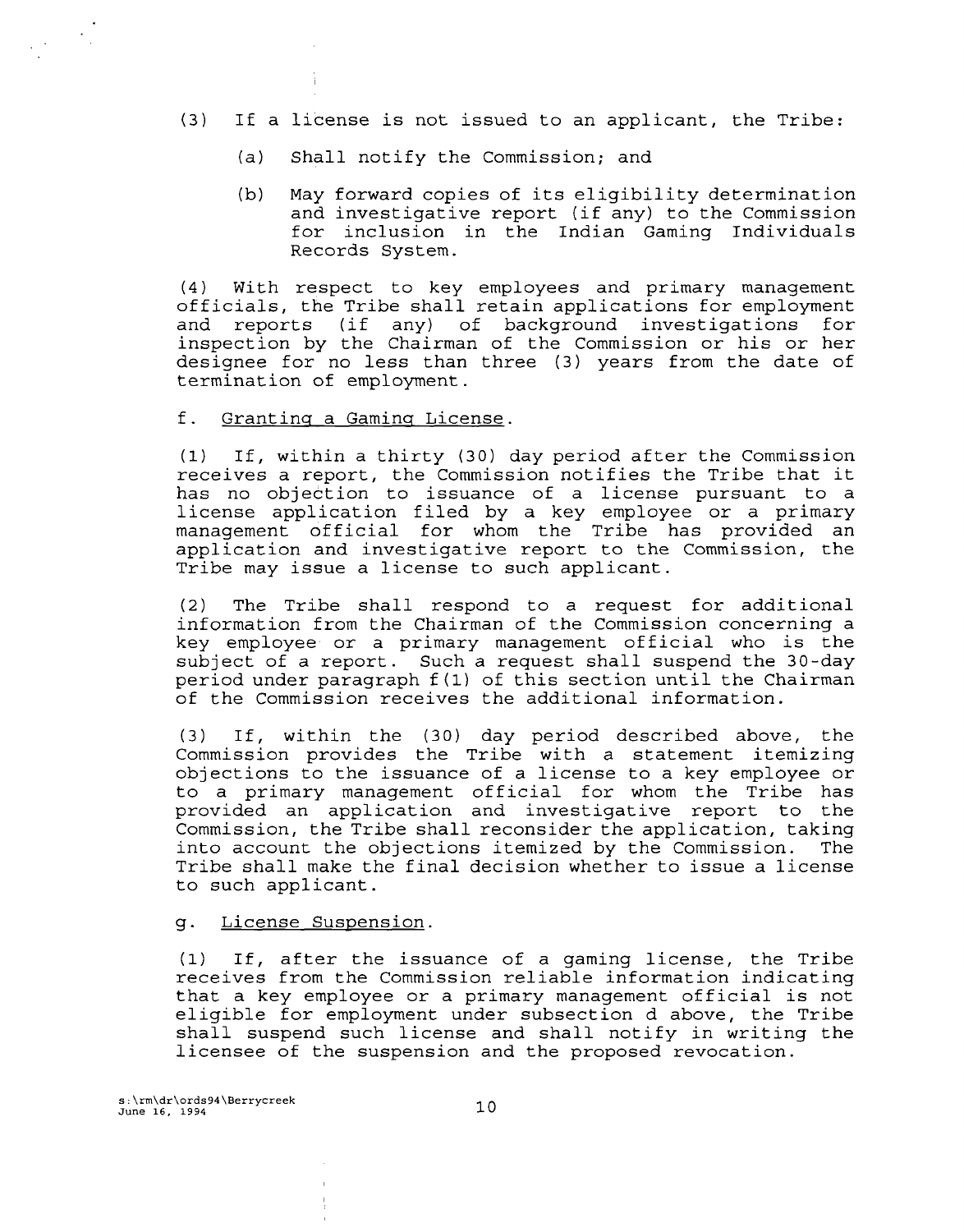(2) The Tribe shall notify the licensee of a time and a place for a hearing on the proposed revocation of a license. hearing shall be conducted by a hearing panel of three persons appointed by the General Council. The licensee shall be given not less than ten **(10)** days' prior notice of the date, time and location of the hearing. The licensee shall have the right to be represented at the hearing. The technical rules<br>of evidence shall not apply and any evidence of the type of evidence shall not apply and any evidence relied upon by reasonable men in the conduct of serious<br>affairs may be considered by the hearing panel. The licensee affairs may be considered by the hearing panel. may present testimony and other evidence and may cross-examine any other witnesses testifying at the hearing. The hearing panel shall base its decision exclusively on the evidence presented at the hearing and may uphold, modify or reverse the proposed revocation. The General Council shall issue a The General Council shall issue a written decision, based on the recommendation of the hearing panel, and serve a copy on the licensee.

### Section 11. Enforcement and Public Safety.

The General Council shall adopt such additional rules and regulations and take or authorize such enforcement actions as it deems necessary to ensure full compliance with the provisions of this Ordinance. The General Council is hereby authorized to cooperate with local, state and federal law enforcement officials to the extent deemed necessary by the General Council to ensure that Class 2 or Class 3 gaming complies with all applicable laws and that persons engaged in gaming do not **commit** any illegal **acts**  that could endanger persons or property.

Section 12. Public/Patron Disputes.

If any customer or member of the general public has a dispute with the manager of a gaming facility or the Tribe, it shall be resolved using the following procedure.

Any gaming facility manager and the Tribe must endeavor to resolve disputes at the lowest level of management possible. Toward that end, any dispute involving gaming must be presented using a multistep process:

Step **1:** If a patron has a complaint involving the conduct of a game or his or her treatment at the facility, he or she must discuss the matter with the employee involved in the incident. The employee must listen carefully and courteously to the patron's complaint. All employees shall receive training in customer relations. If the employee fails to resolve the complaint to the customer's satisfaction or lacks the authority to remedy the complaint, he or she shall immediately contact his or her immediate supervisor, if available, or the floor manager.

**s:\rm\dr\ords94\Berrycreek June 16, 1994**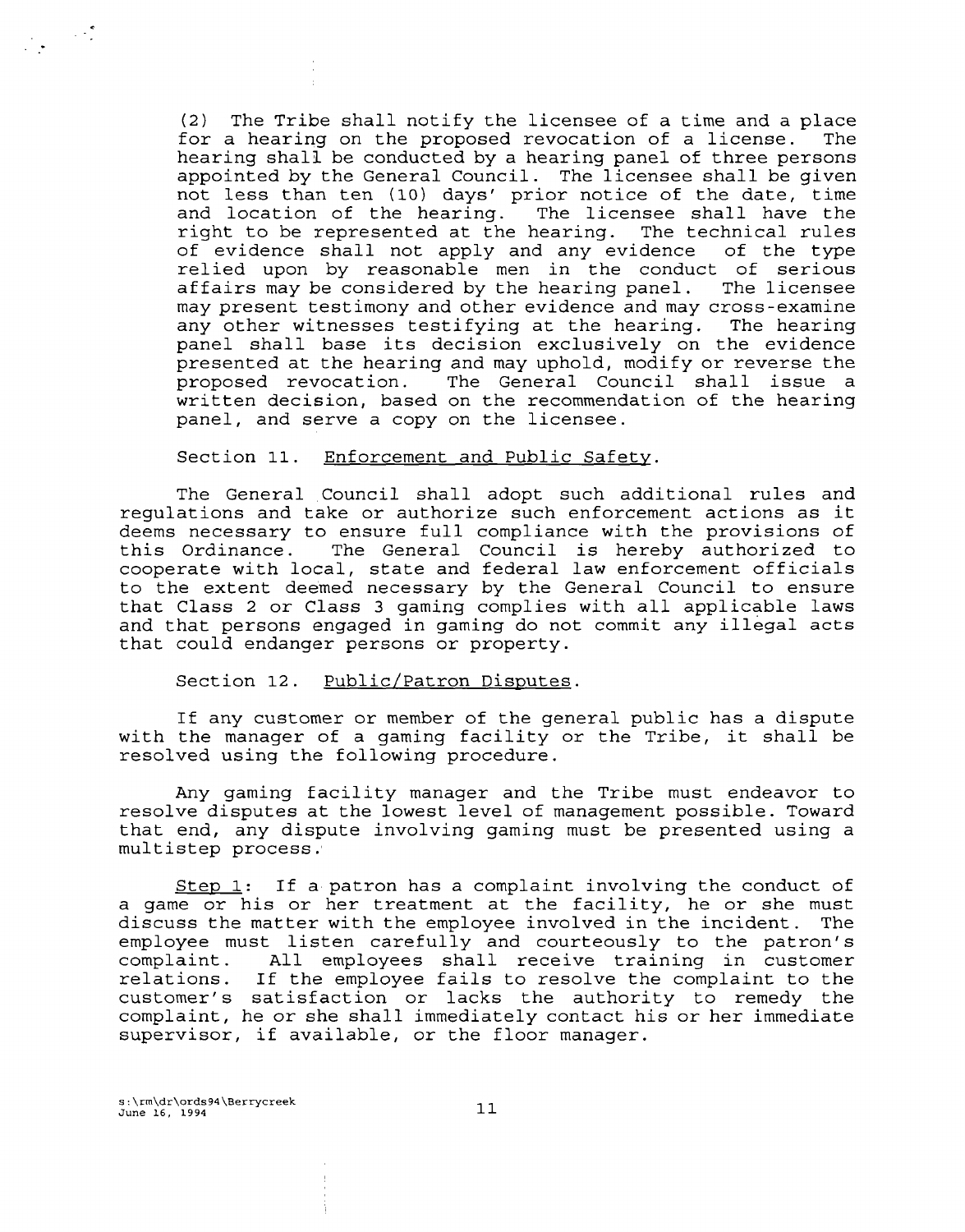Step 2: If the supervisor or floor manager fails to resolve the dispute to the customer's satisfaction or lacks the authority to remedy the complaint, he or she shall refer the complaint to the gaming facility manager. The supervisor or floor manager shall also notify security. If a customer is referred to the gaming facility manager, the gaming facility manager shall interview the customer and, if necessary, the involved employee (s) and shall make a decision within a reasonable time, not to exceed, five (5) days. The manager shall obtain the customer's name, address and telephone<br>number. The manager shall notify the customer that if he or she The manager shall notify the customer that if he or she remains dissatisfied, he or she can request in writing review by the Tribal Gaming Representative ("Representative") within seven (7) days of the manager's decision.

Stew 3: The Representative shall review the customer's written appeal and may interview the customer, the manager and any involved employees. The Representative shall issue a written decision to the customer within five (5) working days of receiving the customer's appeal. The Representative's written decision shall include a notice that the customer may appeal the Representative's decision to the hearing panel appointed by the General Council. The written appeal must include all information the customer wants the hearing panel to consider in acting on the appeal. The appeal must be filed within seven (7) days of the date on the Representative's decision.

Step  $4$ : The hearing panel shall conduct such hearing on the appeal as it deems appropriate. It may limit its review to the written appeal and the written decision of the Representative or it may invite the customer to present written testimony and it may receive testimony from the involved employees. General Council, based on the recommendation of the hearing panel, shall issue a written decision which shall be final.

All written notices and decisions shall be sent by regular first class mail to the customer at the address furnished by the customer. The time limits for complainants shall be calculated from the date appearing on the notices or decisions, provided these items are mailed on that date. The time limits for tribal officials shall be calculated from the postmarks appearing on the envelops containing the appeals.

Section 13. Investment and Management Contract.

a. The terms of any gaming management contract shall not contravene any provision of the IGRA.

No gaming management contract may be assigned without the prior written approval of the General Council. Such approval may be withheld without any reason given.

**s:\rm\dr\ords94\Berrycreek June 16, 1994**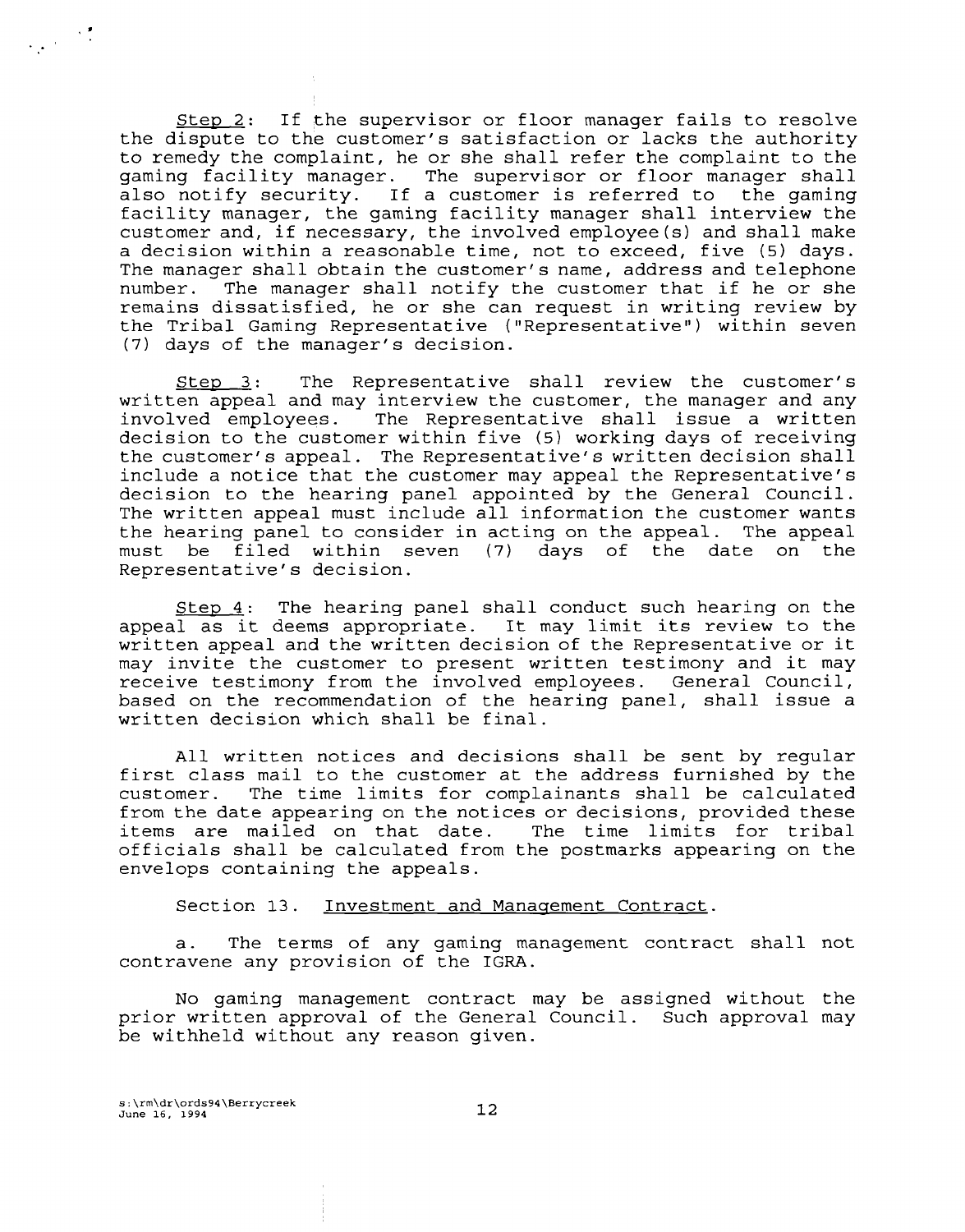b. The majority of Berry Creek Rancheria members in attendance, at a duly called special or general meeting, shall be required to approve any contract for the construction and management of any gaming facility on the Berry Creek Rancheria, and any amendments thereto.

Section 14. Preference.

Any management and investment gaming contracts must make provision for the preferential hiring Berry Creek Rancheria members followed by a preference for Native people from the Berry Creek and surrounding areas for jobs in the construction and operation of any gaming facilities or activities.

Section 15. Scope and Licensing.

Class 2 and Class 3 gaming is covered by the provisions of this Ordinance.

**(1)** A separate license for each gaming place, facility or location on Berry Creek Rancheria lands is required where Class 2 or Class 3 gaming is conducted or occurs.

(2) Class 3 gaming will only be authorized, if it is conducted in accordance with an approved Class 3 gaming compact between the Tribe and the State of California.

Section **16.** Desiqnation of Aaent for Service of Process

The Berry Creek Rancheria hereby designates its chairperson as its agent for service of any official determination, order, or notice of violation by the National Indian Gaming Commission. The Rancheria shall notify the Commission of the name, address and phone and fax numbers of the current chairperson.

## **CERTIFICATION**

We, the undersigned duly elected officials of the Berry Creek Rancheria, do hereby certify that the foregoing Ordinance was adopted on June 29, 1994, at a duly called meeting of the General Council of the Berry Creek Rancheria with a quorum present by a vote of  $\frac{11}{2}$  for,  $\frac{1}{2}$  against,  $\frac{0}{2}$  abstaining and  $0$  absent.

**1** 

BERRY CREEK RANCHERIA, CHAIRPERSON **Albert** S. Martin, Chairperson